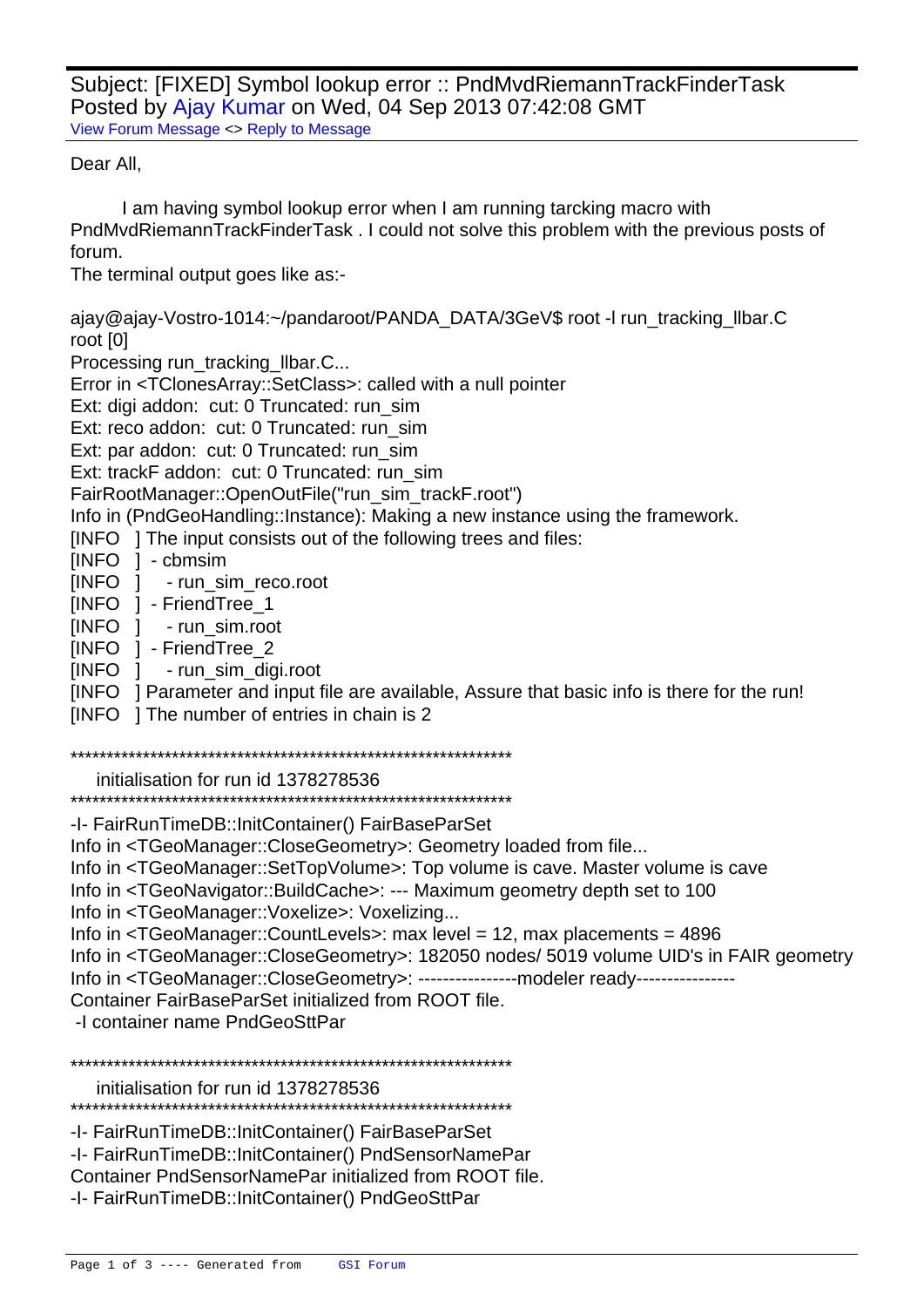Container PndGeoSttPar initialized from ROOT file. PndFieldCreator::SetParm() 0x8323710

\*\*\*\*\*\*\*\*\*\*\*\*\*\*\*\*\*\*\*\*\*\*\*\*\*\*\*\*\*\*\*\*\*\*\*\*\*\*\*\*\*\*\*\*\*\*\*\*\*\*\*\*\*\*\*\*\*\*\*\*\* initialisation for run id 1378278536 \*\*\*\*\*\*\*\*\*\*\*\*\*\*\*\*\*\*\*\*\*\*\*\*\*\*\*\*\*\*\*\*\*\*\*\*\*\*\*\*\*\*\*\*\*\*\*\*\*\*\*\*\*\*\*\*\*\*\*\*\* -I- FairRunTimeDB::InitContainer() FairBaseParSet -I- FairRunTimeDB::InitContainer() PndSensorNamePar -I- FairRunTimeDB::InitContainer() PndGeoSttPar -I- FairRunTimeDB::InitContainer() PndMultiFieldPar Container PndMultiFieldPar initialized from ROOT file. OBJ: PndTransPar PndTransPar Trans. Field parameter container OBJ: PndDipole1Par PndDipole1Par Dipole Field parameter container OBJ: PndDipole2Par PndDipole2Par Dipole Field parameter container OBJ: PndSolenoid1Par PndSolenoid1Par Solenoid 1st region parameter container OBJ: PndSolenoid2Par PndSolenoid2Par Solenoid 2nd region parameter container OBJ: PndSolenoid3Par PndSolenoid3Par Solenoid 3rd region parameter container OBJ: PndSolenoid4Par PndSolenoid4Par Solenoid 4th region parameter container [INFO ] PndFieldMap: Reading field map from ROOT file /home/ajay/pandaroot/input/TransMap.0406.root [INFO ] PndFieldMap: Reading field map from ROOT file /home/ajay/pandaroot/input/DipoleMap1.0406.root [INFO ] PndFieldMap: Reading field map from ROOT file /home/ajay/pandaroot/input/DipoleMap2.0406.root [INFO ] PndFieldMap: Reading field map from ROOT file /home/ajay/pandaroot/input/SolenoidMap1.root [INFO ] PndFieldMap: Reading field map from ROOT file /home/ajay/pandaroot/input/SolenoidMap2.root [INFO ] PndFieldMap: Reading field map from ROOT file /home/ajay/pandaroot/input/SolenoidMap3.root [INFO ] PndFieldMap: Reading field map from ROOT file /home/ajay/pandaroot/input/SolenoidMap4.root -------------------------FairGeane::Init ()--------------------Loading Geant3 libraries ... Loading Geant3 libraries ... finished MZSTOR. ZEBRA table base TAB(0) in /MZCC/ at adr 55242807 34AF037 HEX MZSTOR. Initialize Store 0 in /GCBANK/ with Store/Table at absolute adrs 55352053 55242807 HEX 34C9AF5 34AF037 HEX 1AB22 0 relative adrs 109346 0 with 1 Str. in 2 Links in 5300 Low words in 4999970 words. This store has a fence of 16 words. MZLOGL. Set Log Level 0 for store 0 1\*\*\*\*\* GEANT Version 3.21/11 Released on 100298 0\*\*\*\*\* Correction Cradle Version 0.1100 MZDIV. Initialize Division Constant in Store 0 NW/NWMAX= 20004000000, MODE/KIND= 1 2